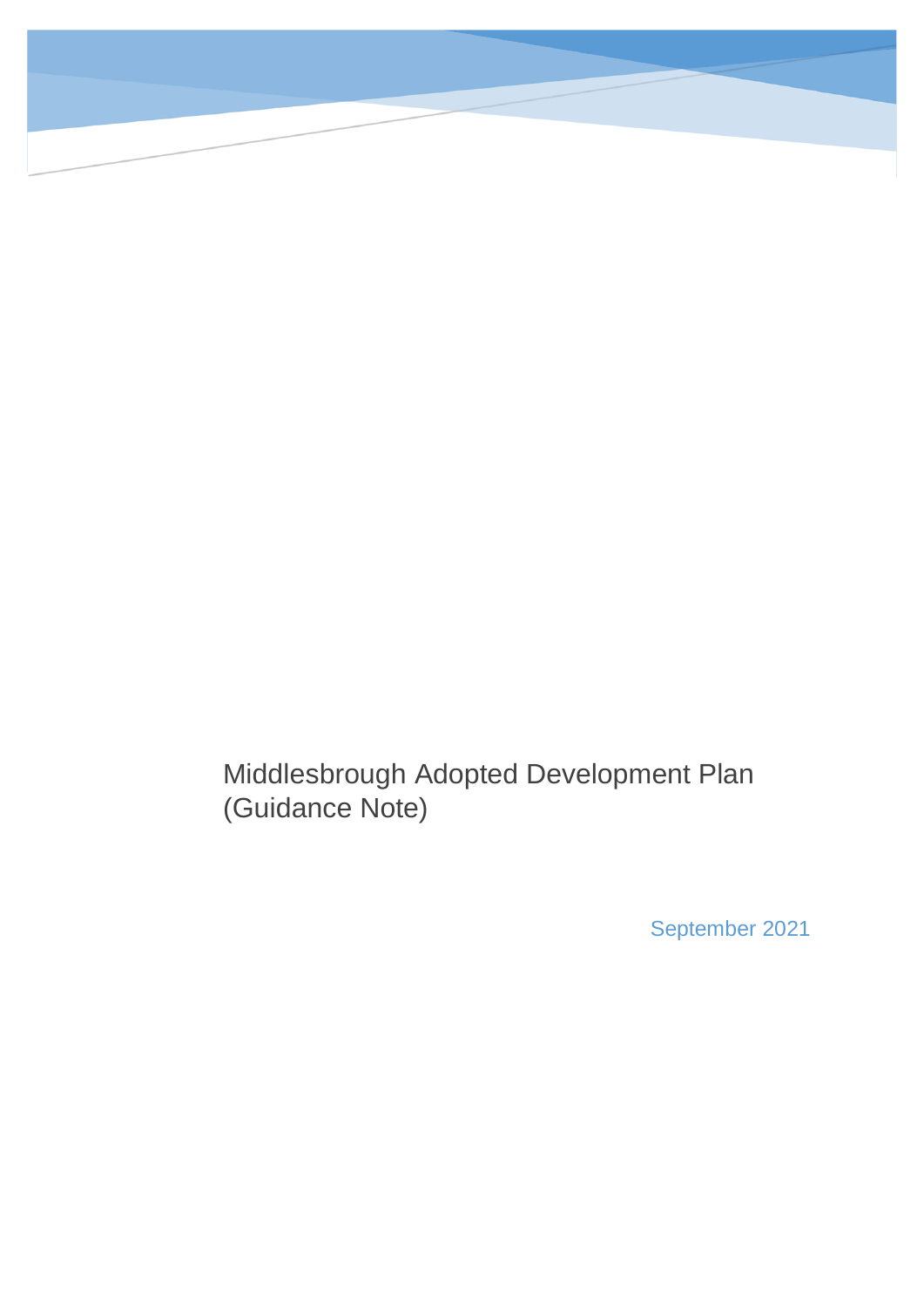# **Contents:**

| 1.0 |                                                                                               |  |
|-----|-----------------------------------------------------------------------------------------------|--|
| 2.0 |                                                                                               |  |
|     |                                                                                               |  |
|     | TABLE 2.2 - TEES VALLEY JOINT MINERALS AND WASTE CORE STRATEGY DPD (2011) 5                   |  |
|     | TABLE 2.3 - TEES VALLEY JOINT MINERALS AND WASTE POLICIES AND SITES DPD (2011) 5              |  |
|     |                                                                                               |  |
|     |                                                                                               |  |
| 3.0 |                                                                                               |  |
|     |                                                                                               |  |
| 4.0 |                                                                                               |  |
| 5.0 |                                                                                               |  |
| 6.0 | Interim Policy on the Conversion and Sub-Division of Buildings for Residential Uses Policy  8 |  |
| 7.0 |                                                                                               |  |
| 8.0 |                                                                                               |  |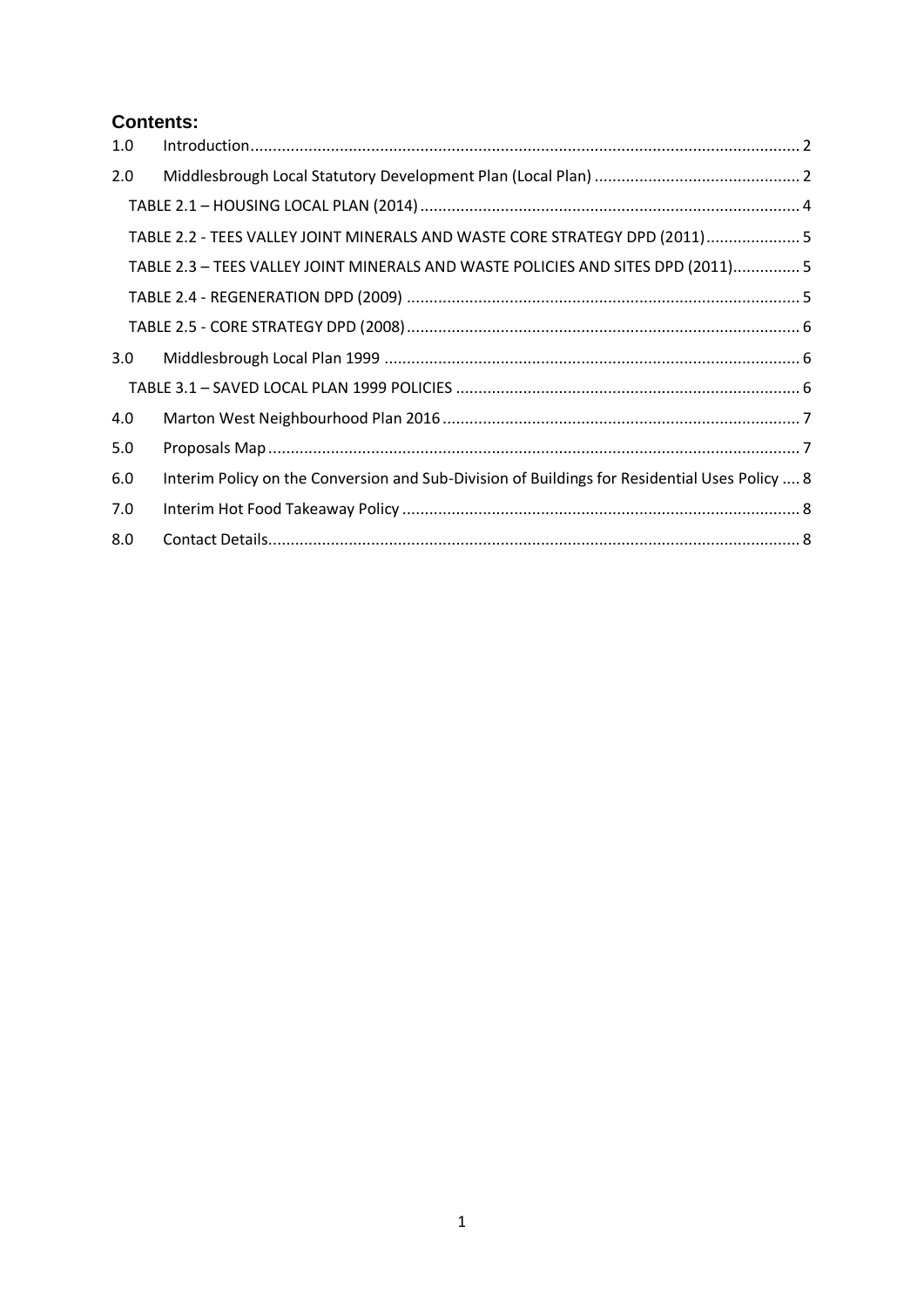## <span id="page-2-0"></span>**1.0 Introduction**

- 1.1 Under the Planning and Compulsory Purchase Act 2004, as amended by the Localism Act 2011, Local Planning Authorities (LPAs) such as Middlesbrough Council, are required to prepare a Local Plan, that sets out the planning polices for their area. The Local Plan is the Statutory Development Plan for the area.
- 1.2 This document outlines the set of documents and policies which together comprise the Statutory Development Plan for Middlesbrough.

# <span id="page-2-1"></span>**2.0 Middlesbrough Local Statutory Development Plan (Local Plan)**

# 2.1 Adopted documents

The following adopted documents form the current Middlesbrough Local Plan:

- **Housing Local Plan (Adopted 2014)** The Housing Local Plan replaces the housing elements of the Core Strategy (2008) and Regeneration DPD (2009), outlining the context and vision for future housing development within the town up to 2029. The Housing Local Plan contains Middlesbrough's allocated housing sites for the period 2012 - 2029. The Plan also includes policies relating to the delivery of many of these allocations, specifically those deemed of strategic importance.
- **Core Strategy Development Plan Document (DPD) (Adopted 2008) -** the spatial vision and strategy for the town's future development up to 2023, identifying its development needs and the broad locations where this will take place. All other subservient DPDs must be in conformity with the Core Strategy DPD. Strategic allocations and policies related to housing are no longer extant however, having been superseded by those in the Housing Local Plan);
- **Regeneration DPD (Adopted 2009) -** site-specific allocations for key regeneration sites, covering employment, mixed, retail, leisure, and transport uses. Likewise the Housing Local Plan, it also includes policies relating to the delivery of allocations. Policies and allocations related to housing are no longer extant however, having been superseded by those in the Housing Local Plan (see above);
- **Tees Valley Minerals and Waste Core Strategy (Adopted 2011) -** (prepared jointly with Darlington, Hartlepool, Redcar and Cleveland, and Stockton-on-Tees Councils) - the long-term spatial vision and strategic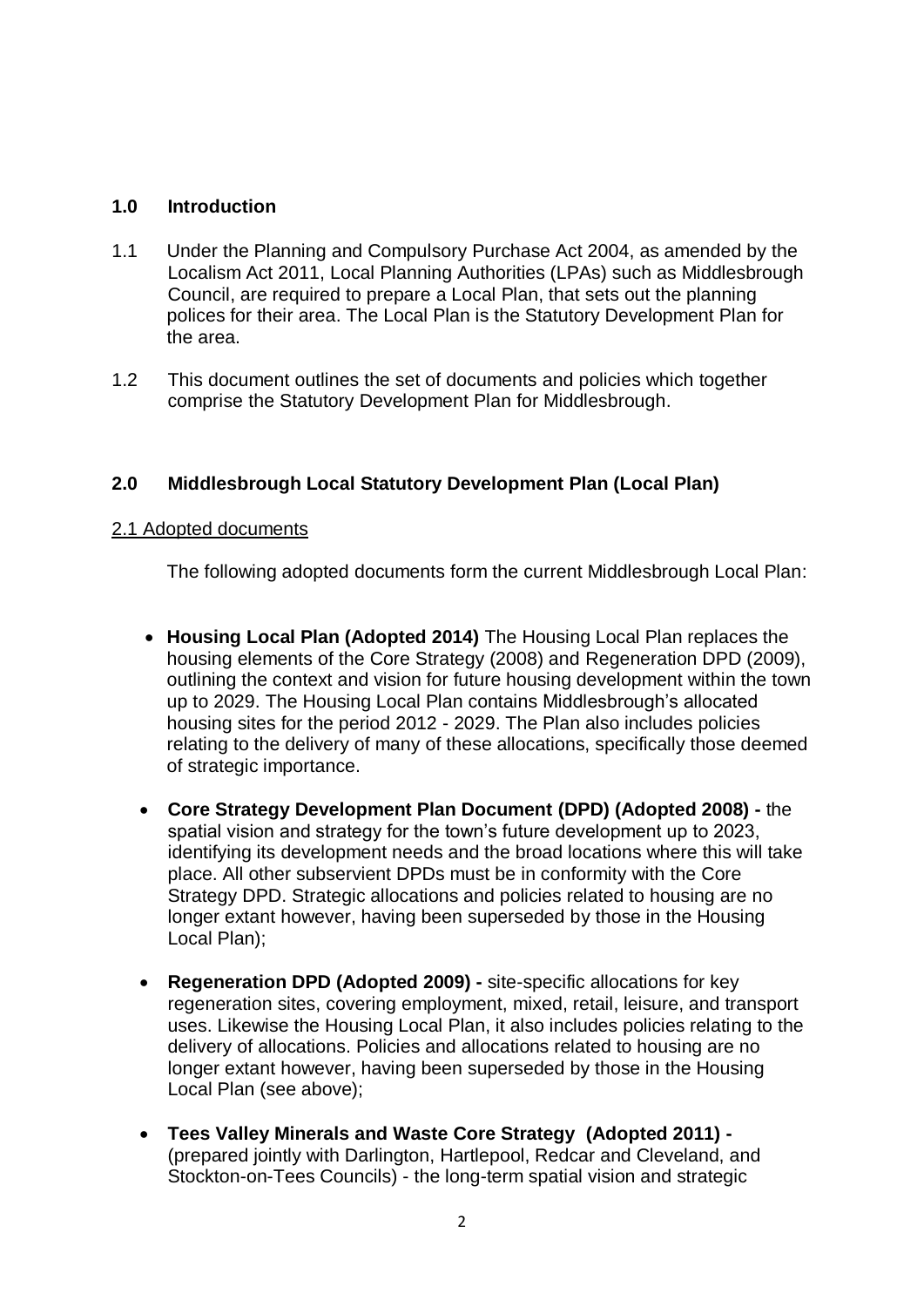policies needed to achieve key objectives for minerals and waste-related development in the Tees Valley;

- **Tees Valley Minerals and Waste Policies and Sites DPD (Adopted 2011) -** (prepared jointly with Darlington, Hartlepool, Redcar and Cleveland, and Stockton-on-Tees Councils) - site-specific allocations for minerals and wasterelated development, and policies that will be used to assess such applications;
- **Middlesbrough Local Plan 1999 (Saved policies)** Until such time as a new Local Plan is adopted, a number of 'saved' Local Plan policies remain extant; and
- **Proposals Map**  illustration of site-specific allocations in the Regeneration DPD and Housing Local Plan (the map will be updated as new DPDs are revised or adopted.
- **Marton West Neighbourhood Plan (Adopted 2016)** forms part of the Council's Development Plan, and a 'material consideration' in the determination of planning applications within the designated Marton West Neighbourhood Area. Following an Examination and successful referendum the Council is intending to adopt a Modified Marton West Neighbourhood Plan on 20<sup>th</sup> October 2021. The Modified Neighbourhood Plan covers the Marton West ward.

## 2.2 Documents to be prepared:

- Local Plan: Middlesbrough Council is currently preparing a new Local Plan which will replace the following documents upon its adoption:
	- Housing Local Plan (2014)
	- Core Strategy DPD (2008)
	- Regeneration DPD (2009)
	- Saved Local Plan Policies (1999)

2.3 For more information on the documents that the Council intends to prepare, please see the Local Development Scheme:

[https://www.middlesbrough.gov.uk/planning-and-housing/planning/planning](https://www.middlesbrough.gov.uk/planning-and-housing/planning/planning-policy/local-development-scheme)[policy/local-development-scheme](https://www.middlesbrough.gov.uk/planning-and-housing/planning/planning-policy/local-development-scheme)

## **A LIST OF POLICIES IN THE MIDDLESBROUGH LOCAL PLAN IS SET OUT BELOW, AND THESE ARE BEING USED FOR DEVELOPMENT CONTROL PURPOSES**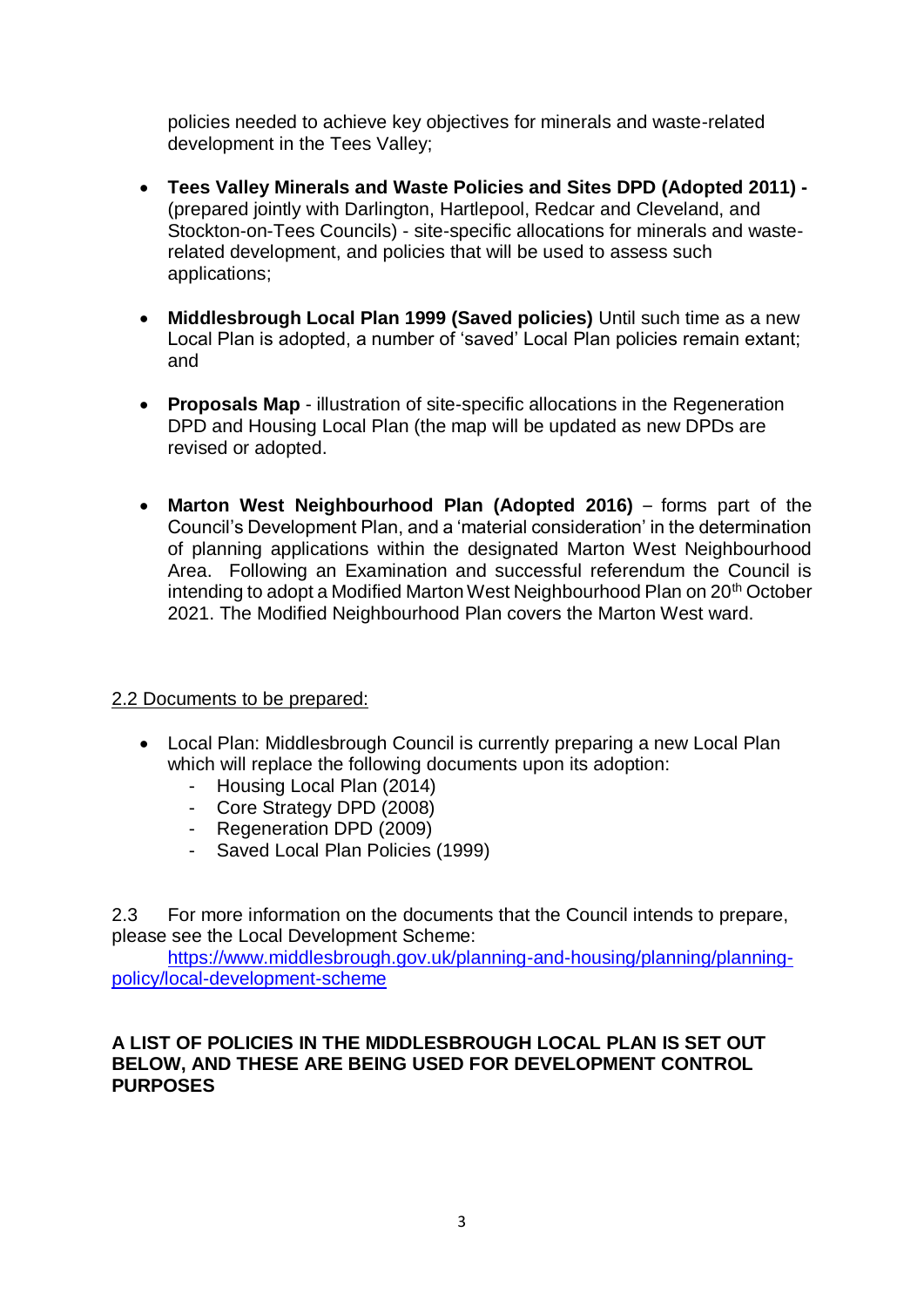<span id="page-4-1"></span>

|                                             | <b>Policy Ref   Policy Name</b>                                 |  |
|---------------------------------------------|-----------------------------------------------------------------|--|
| <b>Housing Core Strategy</b>                |                                                                 |  |
| H1                                          | <b>Spatial Strategy</b>                                         |  |
| H <sub>2</sub>                              | <b>Greater Middlehaven</b>                                      |  |
| H <sub>3</sub>                              | Inner Middlesbrough (Gresham, Acklam Green, Grove Hill)         |  |
| H4                                          | Prissick                                                        |  |
| H <sub>5</sub>                              | <b>Brookfield</b>                                               |  |
| H <sub>6</sub>                              | Ladgate Lane                                                    |  |
| H7                                          | Hemlington Grange                                               |  |
| H <sub>8</sub>                              | <b>Coulby Newham</b>                                            |  |
| H <sub>9</sub>                              | <b>Stainton</b>                                                 |  |
| H <sub>10</sub>                             | Nunthorpe                                                       |  |
| H11                                         | <b>Housing Strategy</b>                                         |  |
| H <sub>12</sub>                             | <b>Affordable Housing</b>                                       |  |
| H <sub>13</sub>                             | Provision forGgypsies and Travellers, and Travelling Showpeople |  |
| <b>CS17</b>                                 | <b>Transport Strategy</b>                                       |  |
| <b>CS20</b>                                 | <b>Green Infrastructure</b>                                     |  |
| Housing DPD                                 |                                                                 |  |
| H14                                         | Greater Middlehaven - Mix of uses and phasing                   |  |
| H <sub>15</sub>                             | Greater Middlehaven - Development and design principles         |  |
| H <sub>16</sub>                             | Greater Middlehaven - Transport infrastructure                  |  |
| H <sub>17</sub>                             | Gresham/Jewels Street area                                      |  |
| H <sub>18</sub>                             | <b>Acklam Green</b>                                             |  |
| H <sub>19</sub>                             | <b>Grove Hill</b>                                               |  |
| H <sub>20</sub>                             | Prissick                                                        |  |
| H <sub>21</sub>                             | <b>Brookfield</b>                                               |  |
| H <sub>22</sub>                             | Land South of Ladgate Lane (Cleveland Police Authority          |  |
|                                             | <b>Headquarters Site)</b>                                       |  |
| H <sub>23</sub>                             | <b>Hemlington Grange</b>                                        |  |
| H <sub>24</sub>                             | Hemlington Grange - Employment Uses                             |  |
| H <sub>25</sub>                             | Hemlington Grange - Transport Infrastructure                    |  |
| H <sub>26</sub>                             | <b>Coulby Newham</b>                                            |  |
| H <sub>27</sub>                             | <b>Stainton</b>                                                 |  |
| H <sub>28</sub>                             | and at Grey Towers Farm                                         |  |
| H <sub>29</sub>                             | Land at Nunthorpe, South of Guisborough Road                    |  |
| H30                                         | Land at Ford Close Riding Centre                                |  |
| H31                                         | <b>Housing Allocations</b>                                      |  |
| H <sub>32</sub>                             | Clairville                                                      |  |
| H33                                         | <b>Acklam Iron &amp; Steelworks Club</b>                        |  |
| H34                                         | St. David's (Former RC School Site)                             |  |
| H35                                         | Beechwood                                                       |  |
| H36                                         | Low Gill                                                        |  |
| Gypsy and Travelling Showpeople Site<br>H37 |                                                                 |  |

<span id="page-4-0"></span>TABLE 2.1 – HOUSING LOCAL PLAN (2014)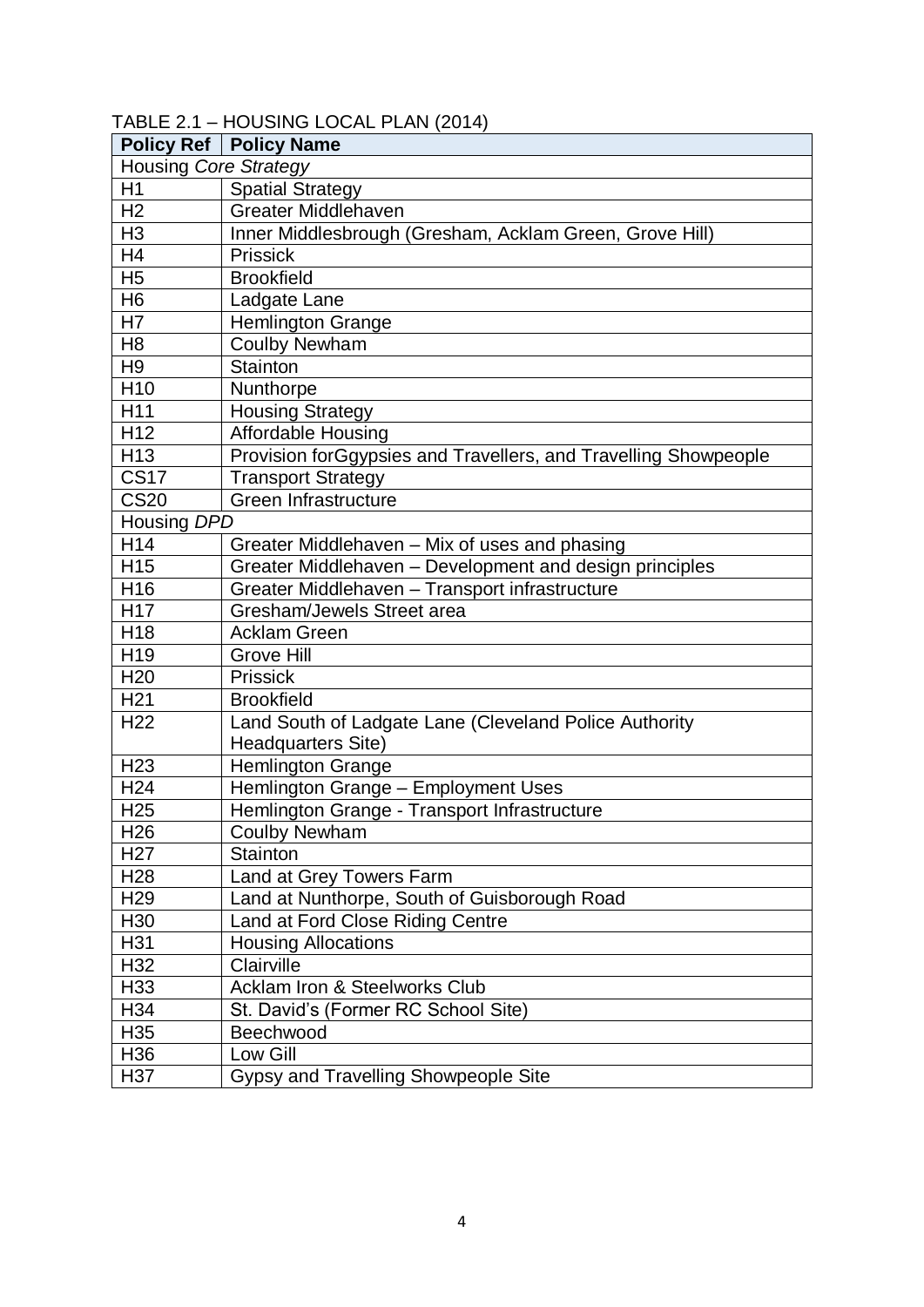TABLE 2.2 - TEES VALLEY JOINT MINERALS AND WASTE CORE STRATEGY DPD (2011)

| <b>Policy Ref</b>                | <b>Policy Name</b>                                    |
|----------------------------------|-------------------------------------------------------|
| <b>Minerals Strategy</b><br>MWC1 |                                                       |
| MWC <sub>2</sub>                 | Provision of Primary Aggregate Minerals               |
| MWC3                             | Alternative Materials for Aggregates Use              |
| MWC4                             | Safeguarding of Minerals Resources from Sterilisation |
| MWC5                             | <b>Protection of Minerals Extraction Sites</b>        |
| MWC6                             | <b>Waste Strategy</b>                                 |
| MWC7                             | <b>Waste Management Requirements</b>                  |
| MWC8                             | <b>General Locations for Waste Management Sites</b>   |
| MWC9                             | <b>Sewage Treatment</b>                               |
| MWC <sub>10</sub>                | <b>Sustainable Transport</b>                          |
| MWC11                            | Safeguarding of Port and Rail Facilities              |

<span id="page-5-0"></span>TABLE 2.3 – TEES VALLEY JOINT MINERALS AND WASTE POLICIES AND SITES DPD (2011)

| <b>Policy Ref</b> | <b>Policy Name</b>                                          |  |
|-------------------|-------------------------------------------------------------|--|
| MWP1              | <b>Waste Audits</b>                                         |  |
| MWP <sub>2</sub>  | Hart Quarry Extension (Hartlepool)                          |  |
| MWP3              | <b>Additional Aggregates Provision</b>                      |  |
| MWP4              | <b>Graythorp Industrial Estate (Hartlepool)</b>             |  |
| MWP <sub>5</sub>  | Haverton Hill (Stockton-on-Tees)                            |  |
| MWP6              | New Road, Billingham (Stockton-on-Tees)                     |  |
| MWP7              | Port Clarence (Stockton-on-Tees)                            |  |
| MWP8              | South Tees Eco-Park (Redcar and Cleveland)                  |  |
| MWP <sub>9</sub>  | Area of Search for Stockton South Household Waste Recycling |  |
|                   | Centre (Stockton-on-Tees)                                   |  |
| MWP <sub>10</sub> | <b>Construction and Demolition Waste Recycling</b>          |  |
| MWP11             | <b>Small-Scale Composing Facilities</b>                     |  |
| MWP12             | <b>Small-Scale Waste Management Operations</b>              |  |

<span id="page-5-1"></span>TABLE 2.4 - REGENERATION DPD (2009)

| <b>Policy Ref</b> | <b>Policy Name</b>                                  |  |
|-------------------|-----------------------------------------------------|--|
| REG7              | Hemlington Regeneration Area                        |  |
| REG9              | Abingdon                                            |  |
| REG <sub>10</sub> | North Ormesby                                       |  |
| REG <sub>12</sub> | <b>Employment Allocations</b>                       |  |
| REG <sub>13</sub> | Riverside Park - General Development Considerations |  |
| REG14             | Riverside Park - South West Ironmasters             |  |
| REG15             | Riverside Park - Enterprise Centre                  |  |
| REG16             | East Middlesbrough Business Action Zone (embaz)     |  |
| REG17             | <b>Green Blue Heart</b>                             |  |
| REG <sub>20</sub> | <b>Principal Use Sectors</b>                        |  |
| REG21             | <b>Primary Shopping Frontage</b>                    |  |
| REG22             | <b>Cannon Park Sector</b>                           |  |
| REG23             | <b>Middlehaven Sector</b>                           |  |
| REG24             | <b>Southern Sector</b>                              |  |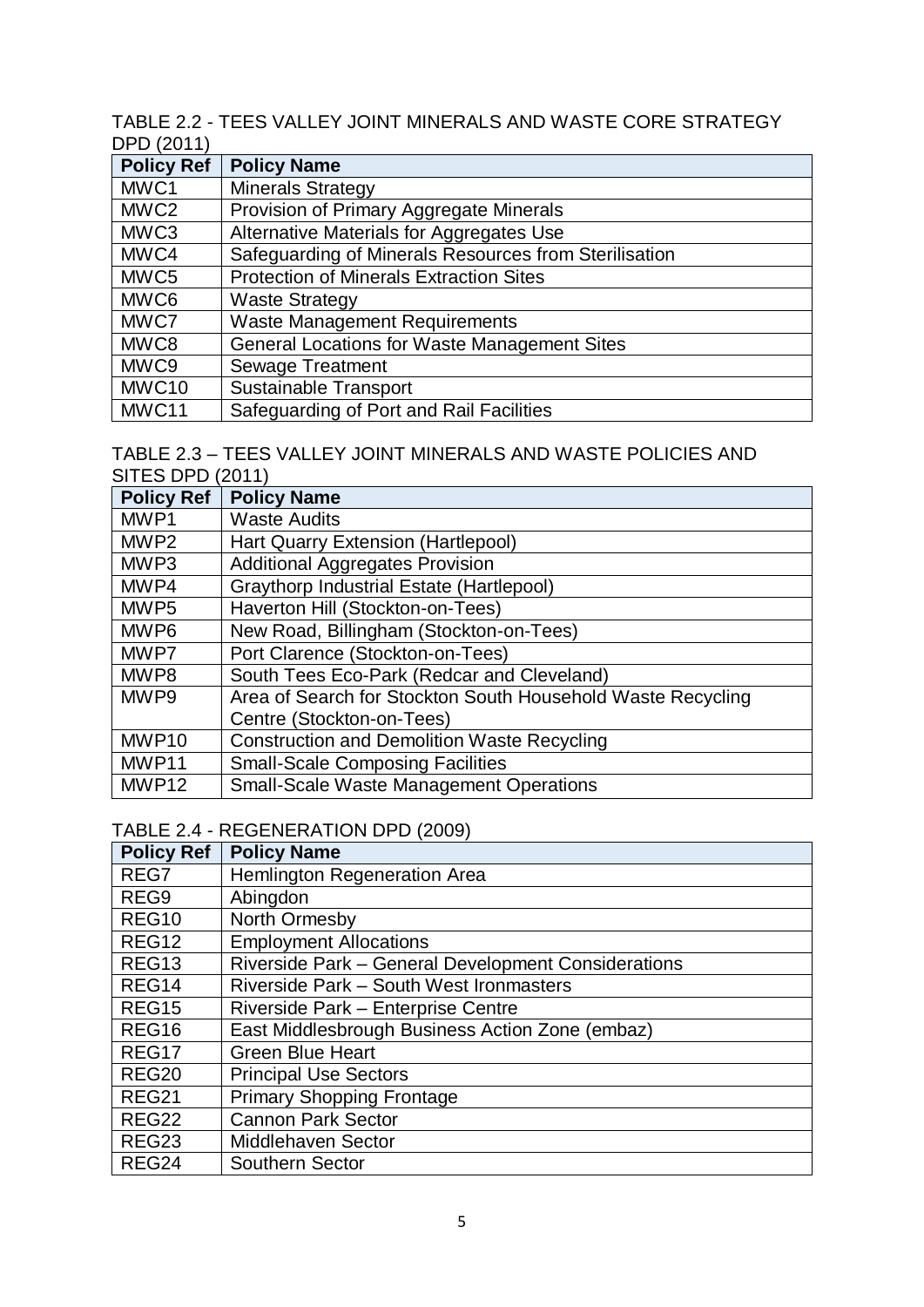| <b>Policy Ref</b> | <b>Policy Name</b>                         |  |
|-------------------|--------------------------------------------|--|
| REG25             | <b>Centre Square East</b>                  |  |
| REG26             | <b>Gurney Street Triangle</b>              |  |
| REG27             | Middlesbrough Leisure Park                 |  |
| REG28             | <b>District Centres</b>                    |  |
| REG29             | <b>Local Centres</b>                       |  |
| REG30             | <b>Neighbourhood Centres</b>               |  |
| REG31             | <b>Prissick Base</b>                       |  |
| REG32             | <b>St Lukes Hospital</b>                   |  |
| REG33             | <b>Cargo Fleet Medical Centre</b>          |  |
| REG34             | East Middlesbrough Transport Corridor      |  |
| REG36             | <b>Zetland Car Park</b>                    |  |
| REG37             | Bus Network 'Super Core' and 'Core' Routes |  |

## <span id="page-6-0"></span>TABLE 2.5 - CORE STRATEGY DPD (2008)

| <b>Policy Ref</b> | <b>Policy Name</b>                                                 |
|-------------------|--------------------------------------------------------------------|
| CS <sub>4</sub>   | Sustainable Development                                            |
| CS <sub>5</sub>   | Design                                                             |
| CS <sub>6</sub>   | <b>Developer Contributions</b>                                     |
| CS7               | <b>Economic Strategy</b>                                           |
| CS <sub>8</sub>   | <b>Existing Employment Provision</b>                               |
| <b>CS10</b>       | <b>Replacement Dwellings</b>                                       |
| <b>CS13</b>       | A Strategy for the Town, District, Local and Neighbourhood centres |
| <b>CS14</b>       | <b>Leisure Development</b>                                         |
| <b>CS15</b>       | Casinos                                                            |
| <b>CS16</b>       | Education                                                          |
| <b>CS18</b>       | <b>Demand Management</b>                                           |
| <b>CS19</b>       | <b>Road Safety</b>                                                 |
| <b>CS21</b>       | <b>Green Blue Heart</b>                                            |
| DC <sub>1</sub>   | <b>General Development</b>                                         |

# <span id="page-6-1"></span>**3.0 Middlesbrough Local Plan 1999**

3.1 The Local Plan was adopted in 1999. The adoption of the Core Strategy DPD and Regeneration DPD replaced some of these policies. However, the following policies from the old Local Plan will remain in use until the new Local Plan is adopted (shown in Table 3.1)

# <span id="page-6-2"></span>TABLE 3.1 – SAVED LOCAL PLAN 1999 POLICIES

| <b>Policy Ref</b> | <b>Policy Name</b>                 |
|-------------------|------------------------------------|
| E <sub>2</sub>    | <b>Green Wedges</b>                |
| E3                | Development Adjoining Green Wedges |
| E4                | <b>Greenlink Network</b>           |
| E5                | <b>Teesdale Way</b>                |
| E7                | <b>Primary Open Space</b>          |
| E <sub>8</sub>    | New Primary Open Space             |
| E10               | Secondary Open Space               |
| E13               | <b>Outdoor Sports, Proposals</b>   |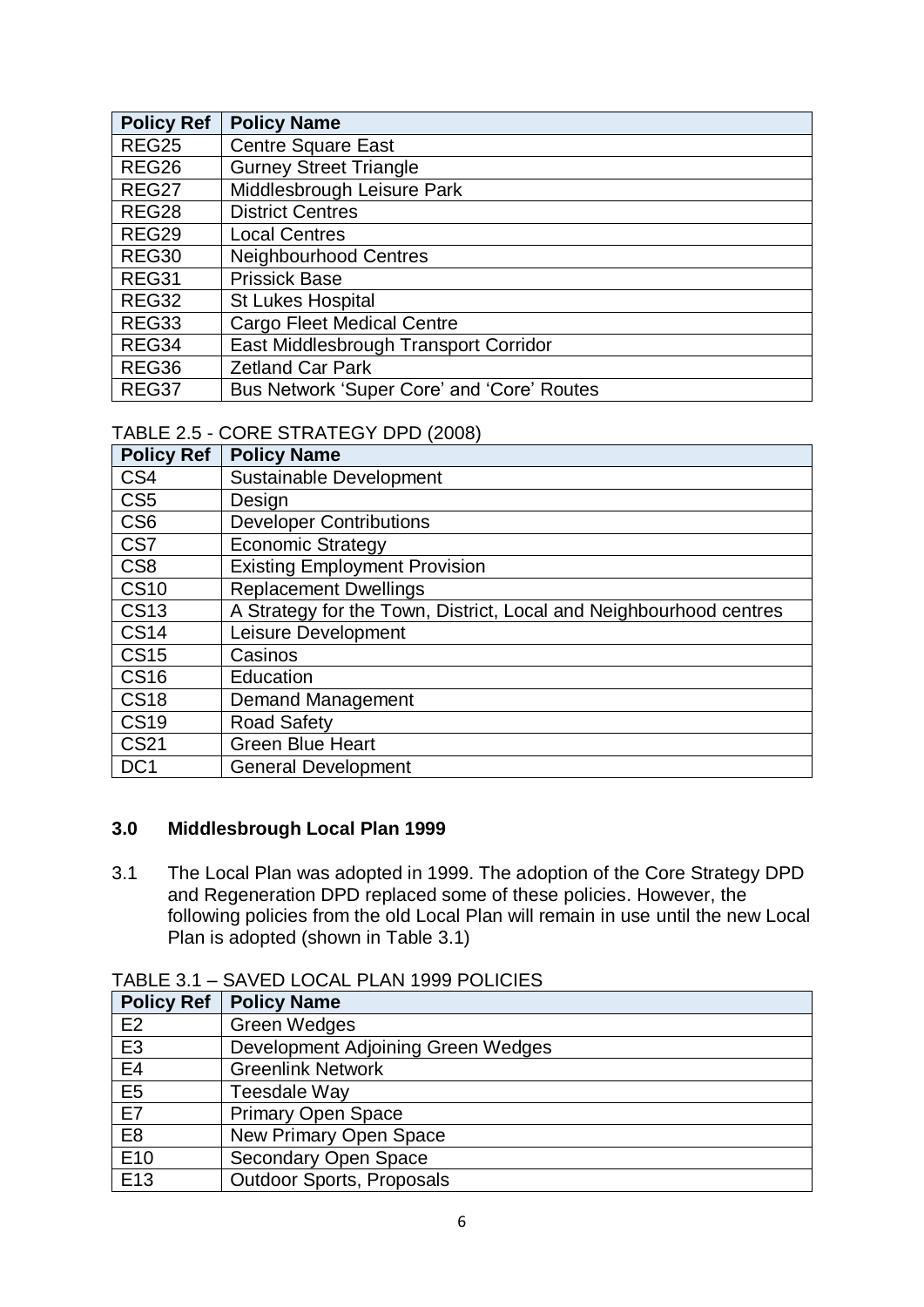| <b>Policy Ref</b> | <b>Policy Name</b>                                            |
|-------------------|---------------------------------------------------------------|
| E20               | Limit to Urban Development                                    |
| E21               | <b>Special Landscape Areas</b>                                |
| E22               | New Housing In Countryside                                    |
| E23               | <b>Conversion of Rural Buildings</b>                          |
| E24               | <b>Conversion of Rural Buildings for Residential Purposes</b> |
| E <sub>25</sub>   | <b>Stables and Similar Structures</b>                         |
| E28               | Recreational Uses in the Countryside                          |
| E44               | Advertisement in Conservation Areas and on Listed Buildings   |
| E49               | Development Along Main Approach Roads                         |
| COM <sub>4</sub>  | Cemetery, Acklam                                              |
| U <sub>2</sub>    | Telecommunications                                            |

# <span id="page-7-0"></span>**4.0 Marton West Neighbourhood Plan 2016**

4.1 The Marton West Neighbourhood Plan was Adopted 2016 and forms part of the Council's Development Plan, and a 'material consideration' in the determination of planning applications within the designated Marton West Neighbourhood Area. Following an Examination and successful referendum the Council is intending to adopt a Modified Marton West Neighbourhood Plan on 20<sup>th</sup> October 2021. The Modified Neighbourhood Plan covers the Marton West ward.

| <b>Policy Ref</b> | <b>Policy Name</b>                                 |
|-------------------|----------------------------------------------------|
| MW <sub>1</sub>   | Parks & Green Spaces                               |
| MW2               | <b>Housing Allocations</b>                         |
| MW <sub>3</sub>   | <b>Small Unallocated Sites</b>                     |
| MW4               | Land at the Ford Riding School – Brass Castle Lane |
| MW <sub>5</sub>   | <b>Built Environment</b>                           |
| MW <sub>6</sub>   | Design                                             |
| MW7               | <b>Backland Development</b>                        |
| MW <sub>8</sub>   | Design to reduce Surface Water Run-off             |
| MW9               | <b>Public Transport</b>                            |
| <b>MW10</b>       | Parking                                            |
| <b>MW11</b>       | <b>Lingfield Primary School Parking</b>            |

## TABLE 4.1 MARTON WEST NEIGHBOURHOOD PLAN 2016 POLICIES

## <span id="page-7-1"></span>**5.0 Proposals Map**

- 5.1 The Proposals Map illustrates the site-specific policies of the Statutory Development Plan within the area. The proposals map will be updated with new development plan policies as they are adopted.
- 5.2 The current proposals map can be viewed electronically at: <http://www.cartogold.co.uk/MiddlesbroughLDF2016/Map.htm>